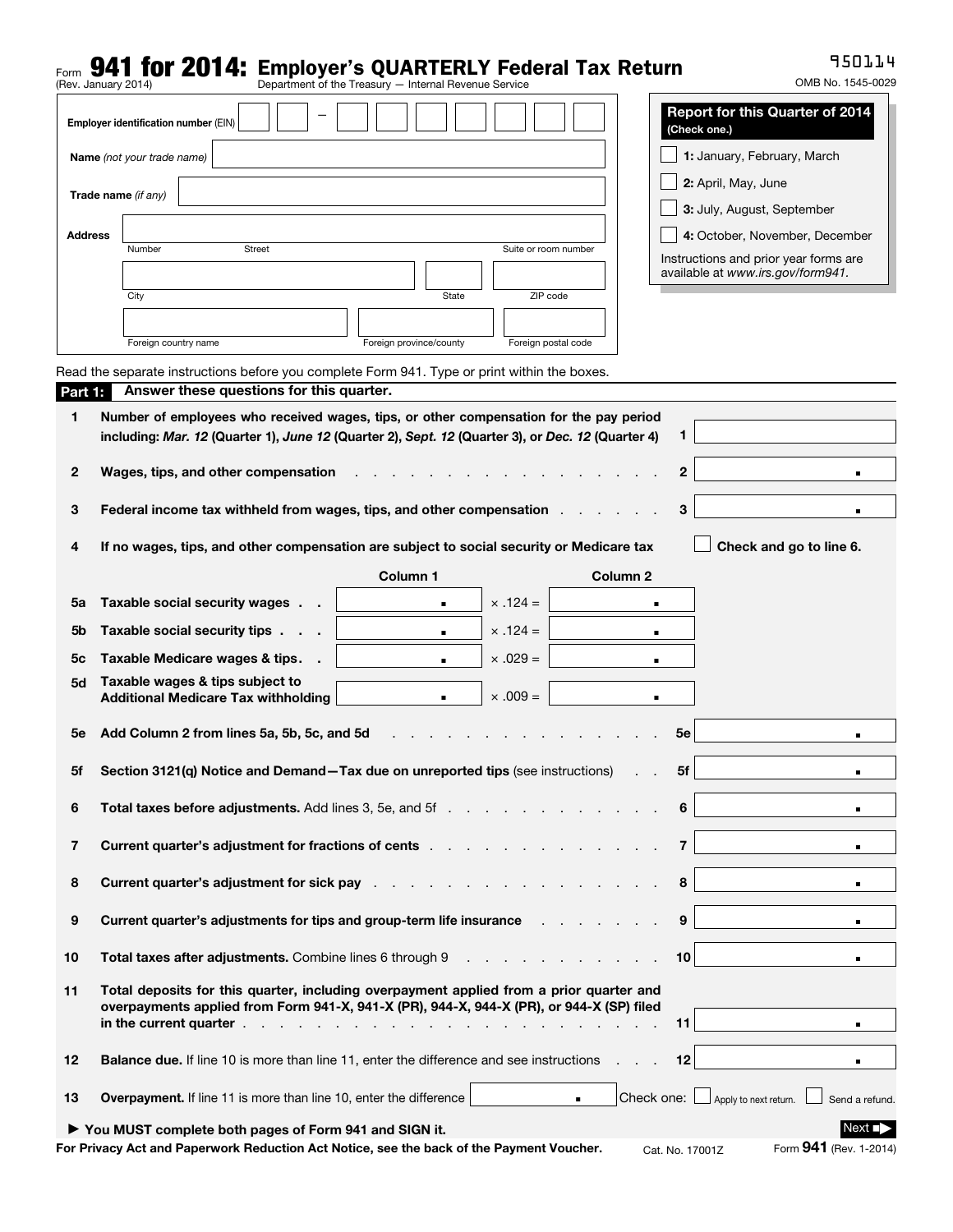| <b>Name</b> (not your trade name)                                                                                                                                                                                                                                                                                                                                                                                                                                                                                                                                                      | <b>Employer identification number (EIN)</b> |  |  |  |  |  |
|----------------------------------------------------------------------------------------------------------------------------------------------------------------------------------------------------------------------------------------------------------------------------------------------------------------------------------------------------------------------------------------------------------------------------------------------------------------------------------------------------------------------------------------------------------------------------------------|---------------------------------------------|--|--|--|--|--|
| Part 2:<br>Tell us about your deposit schedule and tax liability for this quarter.                                                                                                                                                                                                                                                                                                                                                                                                                                                                                                     |                                             |  |  |  |  |  |
| If you are unsure about whether you are a monthly schedule depositor or a semiweekly schedule depositor, see Pub. 15<br>(Circular E), section 11.                                                                                                                                                                                                                                                                                                                                                                                                                                      |                                             |  |  |  |  |  |
| Line 10 on this return is less than \$2,500 or line 10 on the return for the prior quarter was less than \$2,500, and you did not incur a<br><b>Check one:</b><br>14<br>\$100,000 next-day deposit obligation during the current quarter. If line 10 for the prior quarter was less than \$2,500 but line 10 on this return<br>is \$100,000 or more, you must provide a record of your federal tax liability. If you are a monthly schedule depositor, complete the deposit<br>schedule below; if you are a semiweekly schedule depositor, attach Schedule B (Form 941). Go to Part 3. |                                             |  |  |  |  |  |
| You were a monthly schedule depositor for the entire quarter. Enter your tax liability for each month and total<br>liability for the quarter, then go to Part 3.                                                                                                                                                                                                                                                                                                                                                                                                                       |                                             |  |  |  |  |  |
| Tax liability:<br>Month 1<br>$\blacksquare$                                                                                                                                                                                                                                                                                                                                                                                                                                                                                                                                            |                                             |  |  |  |  |  |
| Month <sub>2</sub><br>$\blacksquare$                                                                                                                                                                                                                                                                                                                                                                                                                                                                                                                                                   |                                             |  |  |  |  |  |
| Month 3<br>п                                                                                                                                                                                                                                                                                                                                                                                                                                                                                                                                                                           |                                             |  |  |  |  |  |
| <b>Total liability for quarter</b>                                                                                                                                                                                                                                                                                                                                                                                                                                                                                                                                                     | Total must equal line 10.                   |  |  |  |  |  |
| You were a semiweekly schedule depositor for any part of this quarter. Complete Schedule B (Form 941),<br>Report of Tax Liability for Semiweekly Schedule Depositors, and attach it to Form 941.                                                                                                                                                                                                                                                                                                                                                                                       |                                             |  |  |  |  |  |
| Tell us about your business. If a question does NOT apply to your business, leave it blank.<br>Part 3:                                                                                                                                                                                                                                                                                                                                                                                                                                                                                 |                                             |  |  |  |  |  |
| 15 If your business has closed or you stopped paying wages.                                                                                                                                                                                                                                                                                                                                                                                                                                                                                                                            | Check here, and                             |  |  |  |  |  |
| enter the final date you paid wages                                                                                                                                                                                                                                                                                                                                                                                                                                                                                                                                                    |                                             |  |  |  |  |  |
| 16 If you are a seasonal employer and you do not have to file a return for every quarter of the year                                                                                                                                                                                                                                                                                                                                                                                                                                                                                   | Check here.                                 |  |  |  |  |  |
| May we speak with your third-party designee?<br>Part 4:                                                                                                                                                                                                                                                                                                                                                                                                                                                                                                                                |                                             |  |  |  |  |  |
| Do you want to allow an employee, a paid tax preparer, or another person to discuss this return with the IRS? See the instructions<br>for details.                                                                                                                                                                                                                                                                                                                                                                                                                                     |                                             |  |  |  |  |  |
| Yes. Designee's name and phone number                                                                                                                                                                                                                                                                                                                                                                                                                                                                                                                                                  |                                             |  |  |  |  |  |
| Select a 5-digit Personal Identification Number (PIN) to use when talking to the IRS.                                                                                                                                                                                                                                                                                                                                                                                                                                                                                                  |                                             |  |  |  |  |  |
| No.                                                                                                                                                                                                                                                                                                                                                                                                                                                                                                                                                                                    |                                             |  |  |  |  |  |
| Sign here. You MUST complete both pages of Form 941 and SIGN it.<br>Part 5:                                                                                                                                                                                                                                                                                                                                                                                                                                                                                                            |                                             |  |  |  |  |  |
| Under penalties of perjury, I declare that I have examined this return, including accompanying schedules and statements, and to the best of my knowledge<br>and belief, it is true, correct, and complete. Declaration of preparer (other than taxpayer) is based on all information of which preparer has any knowledge.                                                                                                                                                                                                                                                              |                                             |  |  |  |  |  |
| Print your<br>Sign your                                                                                                                                                                                                                                                                                                                                                                                                                                                                                                                                                                | name here                                   |  |  |  |  |  |
| name here<br>Print your<br>title here                                                                                                                                                                                                                                                                                                                                                                                                                                                                                                                                                  |                                             |  |  |  |  |  |
|                                                                                                                                                                                                                                                                                                                                                                                                                                                                                                                                                                                        |                                             |  |  |  |  |  |
| Date                                                                                                                                                                                                                                                                                                                                                                                                                                                                                                                                                                                   | Best daytime phone                          |  |  |  |  |  |
| <b>Paid Preparer Use Only</b>                                                                                                                                                                                                                                                                                                                                                                                                                                                                                                                                                          | Check if you are self-employed              |  |  |  |  |  |
| Preparer's name                                                                                                                                                                                                                                                                                                                                                                                                                                                                                                                                                                        | <b>PTIN</b>                                 |  |  |  |  |  |
| Preparer's signature                                                                                                                                                                                                                                                                                                                                                                                                                                                                                                                                                                   | Date                                        |  |  |  |  |  |
| Firm's name (or yours<br>if self-employed)                                                                                                                                                                                                                                                                                                                                                                                                                                                                                                                                             | <b>EIN</b>                                  |  |  |  |  |  |
| Address                                                                                                                                                                                                                                                                                                                                                                                                                                                                                                                                                                                | Phone                                       |  |  |  |  |  |
| City<br>State                                                                                                                                                                                                                                                                                                                                                                                                                                                                                                                                                                          | ZIP code                                    |  |  |  |  |  |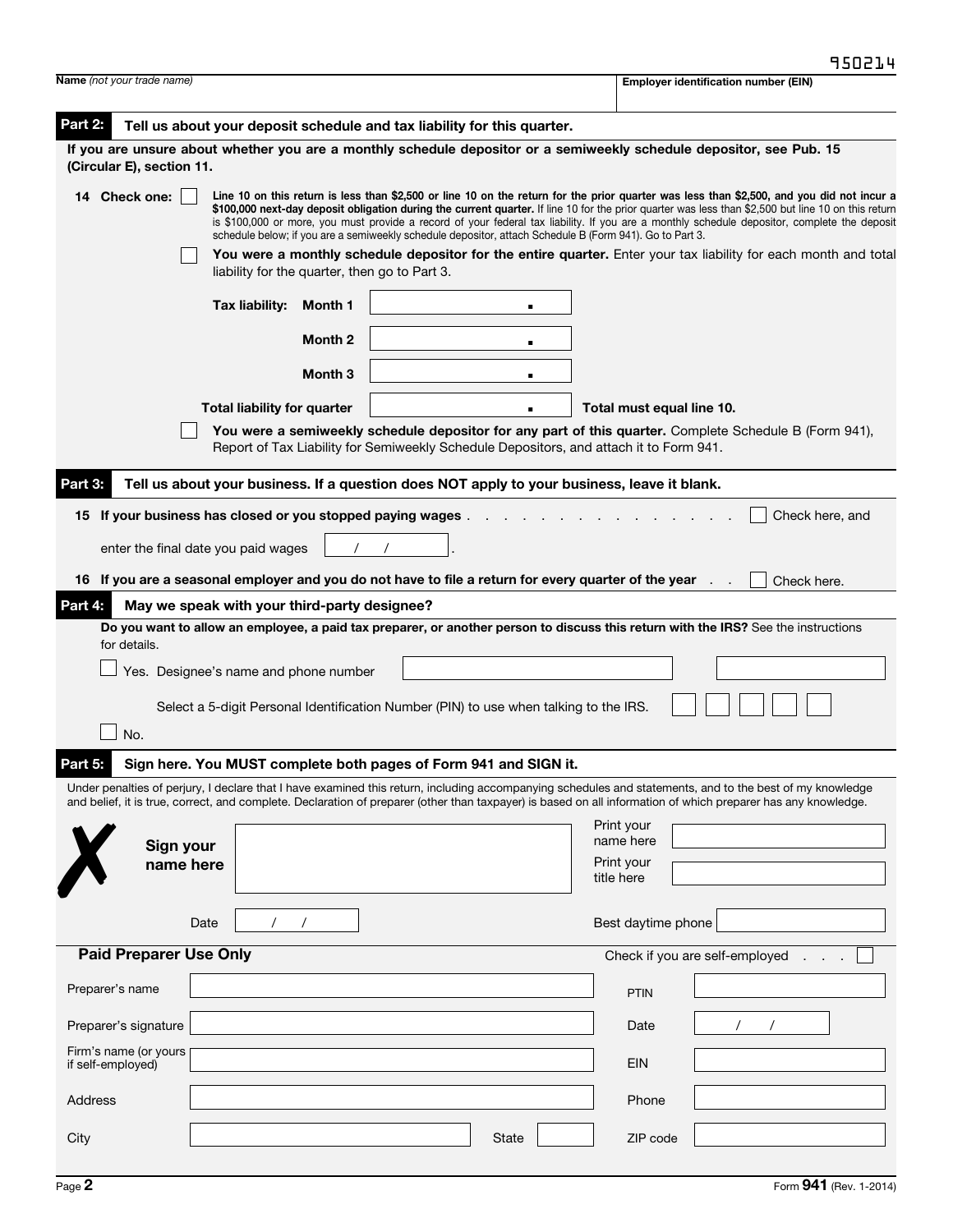## Form 941-V, Payment Voucher

### Purpose of Form

Complete Form 941-V, Payment Voucher, if you are making a payment with Form 941, Employer's QUARTERLY Federal Tax Return. We will use the completed voucher to credit your payment more promptly and accurately, and to improve our service to you.

#### Making Payments With Form 941

To avoid a penalty, make your payment with Form 941 only if:

• Your total taxes after adjustments for either the current quarter or the preceding quarter (Form 941, line 10) are less than \$2,500, you did not incur a \$100,000 next-day deposit obligation during the current quarter, and you are paying in full with a timely filed return, or

• You are a monthly schedule depositor making a payment in accordance with the Accuracy of Deposits Rule. See section 11 of Pub. 15 (Circular E), Employer's Tax Guide, for details. In this case, the amount of your payment may be \$2,500 or more.

Otherwise, you must make deposits by electronic funds transfer. See section 11 of Pub. 15 (Circular E) for deposit instructions. Do not use Form 941-V to make federal tax deposits.

Caution. *Use Form 941-V when making any payment with Form 941. However, if you pay an amount with Form 941 that should have been deposited, you may be subject to a penalty. See* Deposit Penalties *in section 11 of Pub. 15 (Circular E).*

#### Specific Instructions

Box 1—Employer identification number (EIN). If you do not have an EIN, you may apply for one online. Go to IRS.gov and click on the *Apply for an EIN Online* link under *Tools*. You may also apply for an EIN by faxing or mailing Form SS-4, Application for Employer Identification Number, to the IRS. If you have not received your EIN by the due date of Form 941, write "Applied For" and the date you applied in this entry space.

Box 2—Amount paid. Enter the amount paid with Form 941.

Box 3—Tax period. Darken the circle identifying the quarter for which the payment is made. Darken only one circle.

Box 4—Name and address. Enter your name and address as shown on Form 941.

• Enclose your check or money order made payable to the "United States Treasury." Be sure to enter your EIN, "Form 941," and the tax period on your check or money order. Do not send cash. Do not staple Form 941-V or your payment to Form 941 (or to each other).

• Detach Form 941-V and send it with your payment and Form 941 to the address in the Instructions for Form 941.

Note. You must also complete the entity information above Part 1 on Form 941.

|                                                        |  |                | Detach Here and Mail With Your Payment and Form 941.                                                                       |                |  |                   |  |
|--------------------------------------------------------|--|----------------|----------------------------------------------------------------------------------------------------------------------------|----------------|--|-------------------|--|
| <b>5941-V</b>                                          |  |                | <b>Payment Voucher</b>                                                                                                     |                |  | OMB No. 1545-0029 |  |
| Department of the Treasury<br>Internal Revenue Service |  |                | ► Do not staple this voucher or your payment to Form 941.                                                                  |                |  | 14                |  |
| Enter your employer identification<br>number (EIN).    |  |                | Enter the amount of your payment. ▶<br>Make your check or money order payable to "United States Treasury"                  | <b>Dollars</b> |  | Cents             |  |
| <b>Tax Period</b><br>з.                                |  |                | Enter your business name (individual name if sole proprietor).<br>4                                                        |                |  |                   |  |
| 1st<br>Quarter                                         |  | 3rd<br>Quarter | Enter your address.                                                                                                        |                |  |                   |  |
| 2nd<br>Quarter                                         |  | 4th<br>Quarter | Enter your city, state, and ZIP code or your city, foreign country name, foreign province/county, and foreign postal code. |                |  |                   |  |